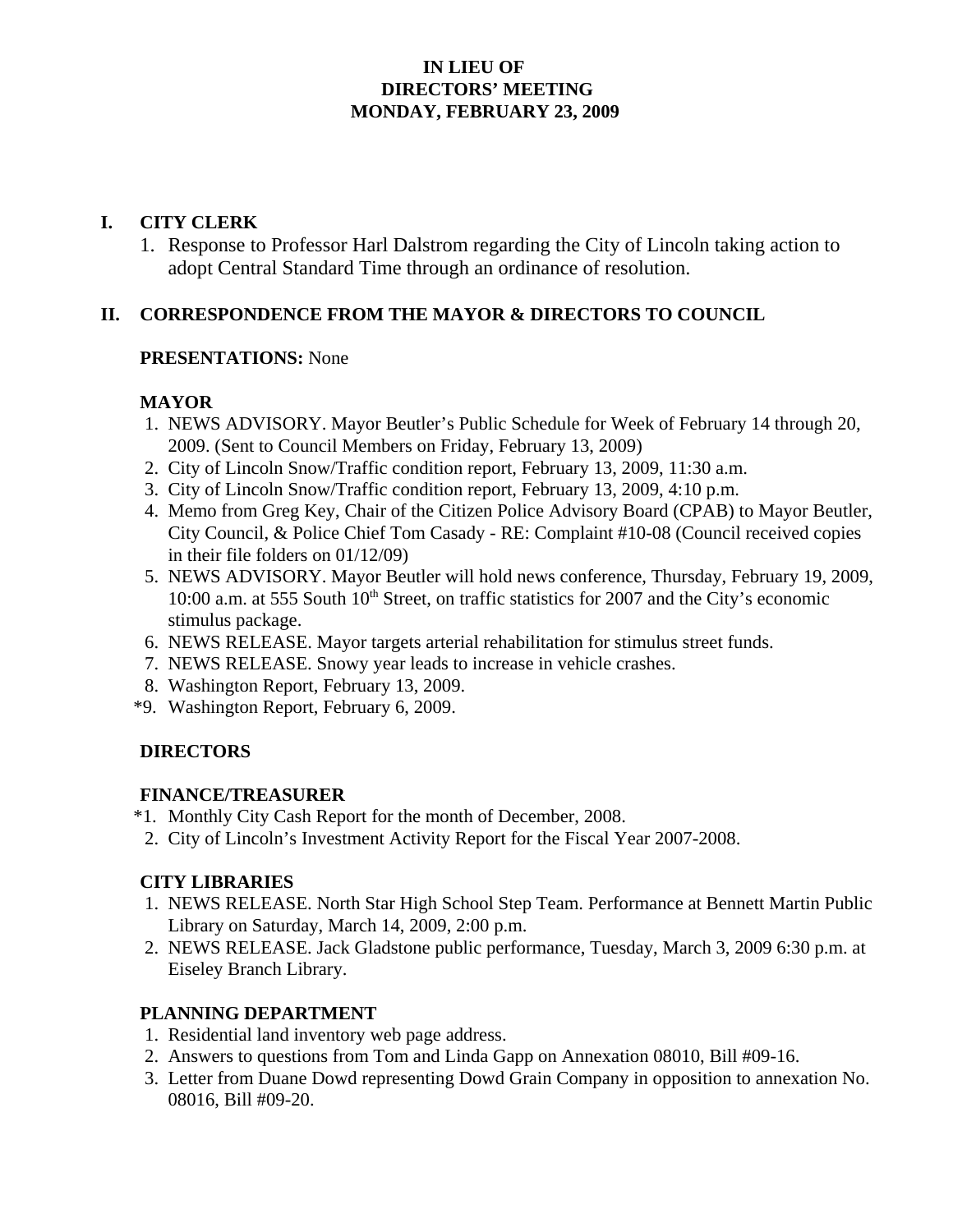#### **PUBLIC WORKS/WATERSHED MANAGEMENT**

- 1. Memo from Nicole Fleck-Tooze, Watershed Management, regarding the Little Salt Creek Watershed Plan, including:
	- a) Watershed News newsletter;
	- b) Power Point presentation;
	- c) Future land use map;
	- d) Capital Improvement Project location map;
	- e) Draft floodplain map with aerial, shows current adopted and proposed update; and
	- f) Draft floodplain map without aerial, shows proposed update only.

### **URBAN DEVELOPMENT/HOUSING REHAB & REAL ESTATE DIVISION**

\*1. Street and alley vacation No. 08011. Tallgrass Parkway north of Aster Road.

## **III. COUNCIL RFI'S & CITIZENS CORRESPONDENCE TO INDIVIDUAL COUNCIL MEMBERS**

## **ROBIN ESCHLIMAN**

- \*\*1. Request to Greg MacLean, Public Works & Utilities Director RE: JAVA Meeting (RFI#19 01/30/09)**. - 1) See Response from Glenn Johnson, LPSNRD, JAVA Board Chair received on RFI#19 - 02/11/09.** 
	- **\***2. Letter & Spreadsheet of Cost Benefit For City Council Projects sent to County Commissioners, Lincoln Public School Board Members, and State Senators - RE: Tax Increment Financing (TIF).

# **DAN MARVIN**

- **\***1. Request to Greg MacLean, Public Works & Utilities Director RE: Questions on BKD Audited statements (RFI#4-02/06/09) **1) See Response from Greg MacLean on BKD , including impact fee projects approved by Lincoln City Council and highway allocation bonds reconciliation.**
- \*2. E-Mail & Study RE: Tax Increment Financing (TIF) Study.

## **IV. CORRESPONDENCE FROM CITIZENS TO COUNCIL**

- **\***1. InterLinc Correspondence from Jim Brandle on unfair manner of distributing higher rate for vehicle registration.
- **\***2. Email opposed on Matt Talbot Kitchen moving to the Clinton neighborhood and into the library.
- **\***3. InterLinc correspondence from Janet Kolarick opposed to the Matt Talbot Kitchen moving to the Clinton neighborhood.
- \*4. InterLinc correspondence from Laura A. Moore inquiring if library used for Matt Talbot Kitchen will be wheelchair and scooter accessible. (Forwarded to Dave Landis, Urban Development Director on 02/10/09)
- \*5. Letter from Harl Dalstrom researching adoption of standard time. (Forwarded to City Clerk on 02/10/09)
- **\***6. Letter received from LIBA regarding the status of the South and East Expressways. (Letters placed in Council file folders on 02/11/09)